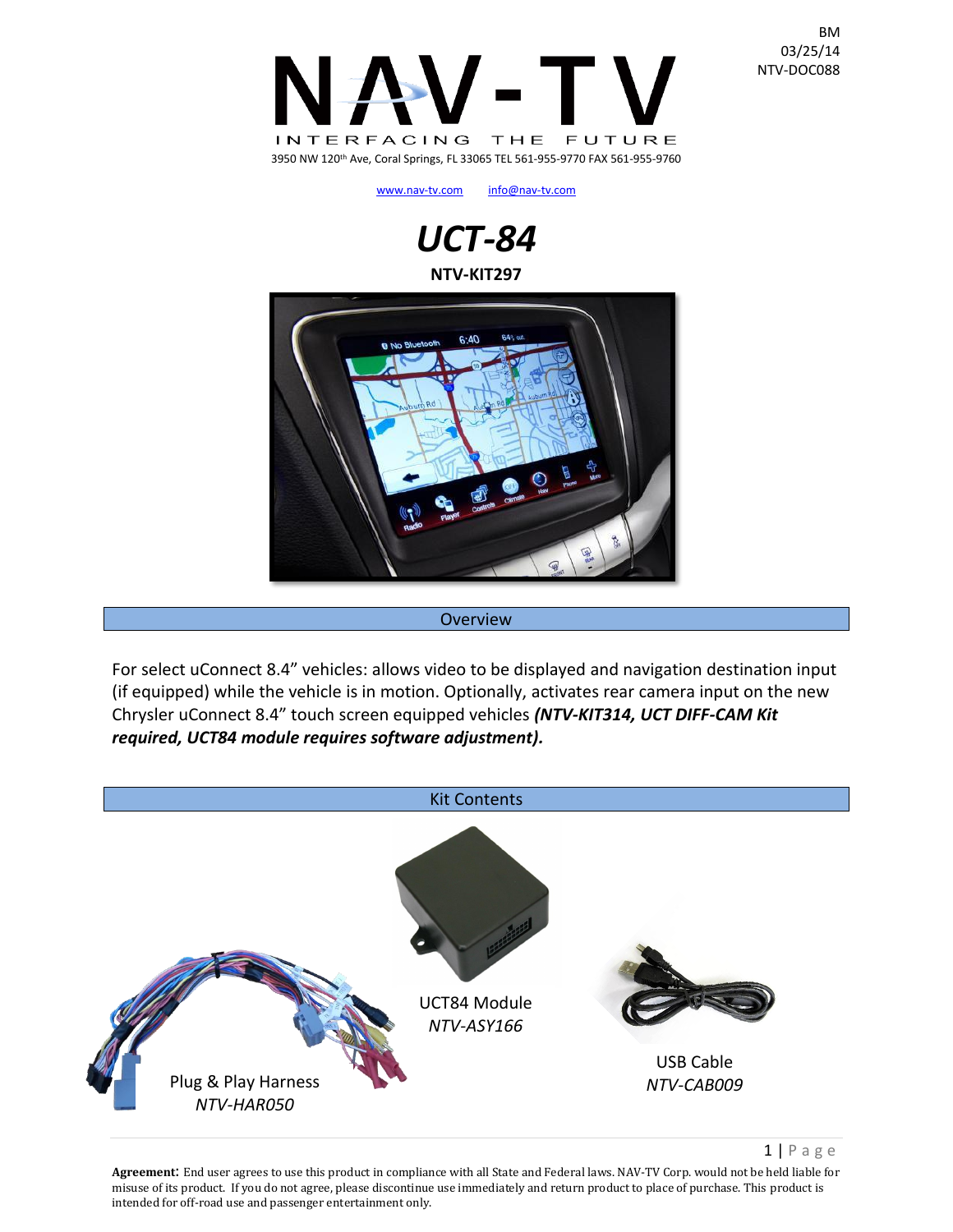## UCT-84 Module Programming

*The module is shipped with Video in Motion (VIM) enabled and backup camera disabled.* Any changes to the module's configuration should be done before installation. The files needed to change the configuration can be found at [http://www.navtv.com/page/19/downloads.html.](http://www.navtv.com/page/19/downloads.html) Be

sure to follow installation instructions of the software prior to connecting the module to your computer.

### **Video in motion; address input in**

**motion:** In the "ON" state, video from the DVD player will be available while the vehicle is in motion. Along with navigation input in motion and Bluetooth control. If this feature is disabled, all the above features will work in the factory operation.

**Rear view camera:** In the "ON" state, the backup camera port is available. When the vehicle is placed into reverse the

| <b>UPB</b> NAV-TV USBUpdater                |                                          |                      |  |  |
|---------------------------------------------|------------------------------------------|----------------------|--|--|
| Select image                                | C:\Documents and Settings\jrandall\Deskt | $\sim$ $\sim$ $\sim$ |  |  |
| <b>USB Device</b>                           | Not connected                            | Wr                   |  |  |
| Image loaded                                |                                          |                      |  |  |
| Doubleclick parameters to change            |                                          |                      |  |  |
| Rear view camera                            | 0N                                       |                      |  |  |
| The UCT84 ships with Rear view camera 'OFF' |                                          |                      |  |  |
| Update                                      |                                          | Close                |  |  |

screen will display the backup camera image (requires optional camera harness).

#### Installation

- 1. Remove the **radio** (only) from the dashboard. This usually requires pulling some panels and a series of screws will hold the radio into the sub-dash.
- 2. Disconnect all harness from the radio and set the radio aside.
- 3. Connect the male end of the *car's main radio harness* to the female end of the supplied *Plug & Play T-Harness*.
- 4. Plug the UCT84 module into the 18-pin connector attached to the plug and play harness from step 3.
- 5. Plug the male end of the supplied plug and play harness to the radio.
- 6. Reconnect the remaining plugs to the radio, remount and test for proper operation.

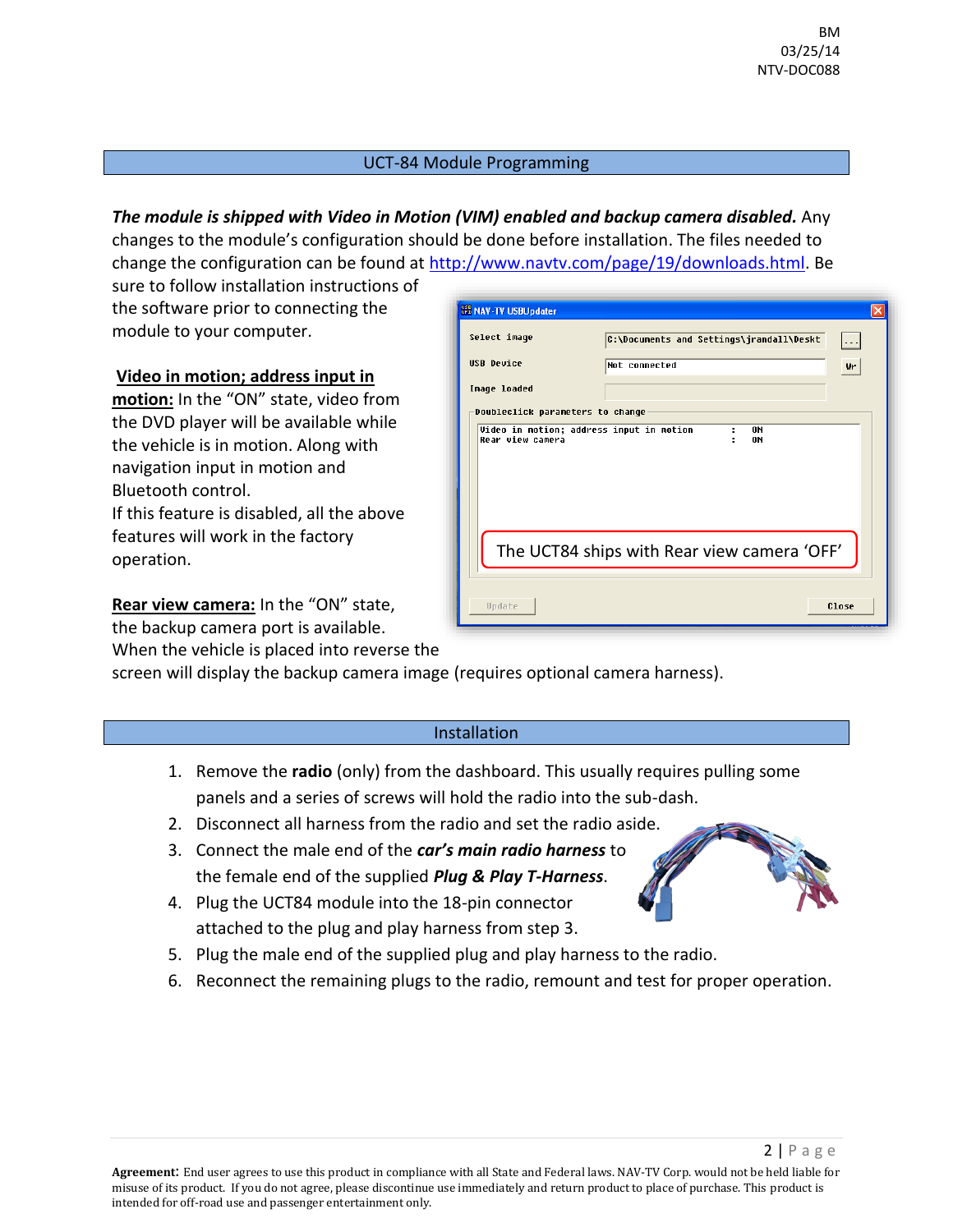

**Rear of uConnect radio**

## UCT-84 Module Pin Out

| Pin # | <b>Description</b>                 | Color             |
|-------|------------------------------------|-------------------|
| 1     | 12v Constant Power (+)             | Yellow            |
| 2     | Input 1 (Send 12v for VIM Disable) | Red               |
| 8     | CAN HI (Radio side)                | Pink/Black        |
| 9     | CAN HI (Car side)                  | Blue              |
| 10    | Ground (-)                         | <b>Black</b>      |
| 11    | Output 1 (ACC out @ 1 amp)         | White/Red         |
| 12    | Output 2 (Reverse out @ 1 amp)     | White/Blue        |
| 13    | Output 3                           | White/Purple      |
| 17    | CAN LO (Radio side)                | Pink              |
| 18    | CAN LO (Car side)                  | <b>Blue/Black</b> |



**Wire side**

**Agreement**: End user agrees to use this product in compliance with all State and Federal laws. NAV-TV Corp. would not be held liable for misuse of its product. If you do not agree, please discontinue use immediately and return product to place of purchase. This product is intended for off-road use and passenger entertainment only.